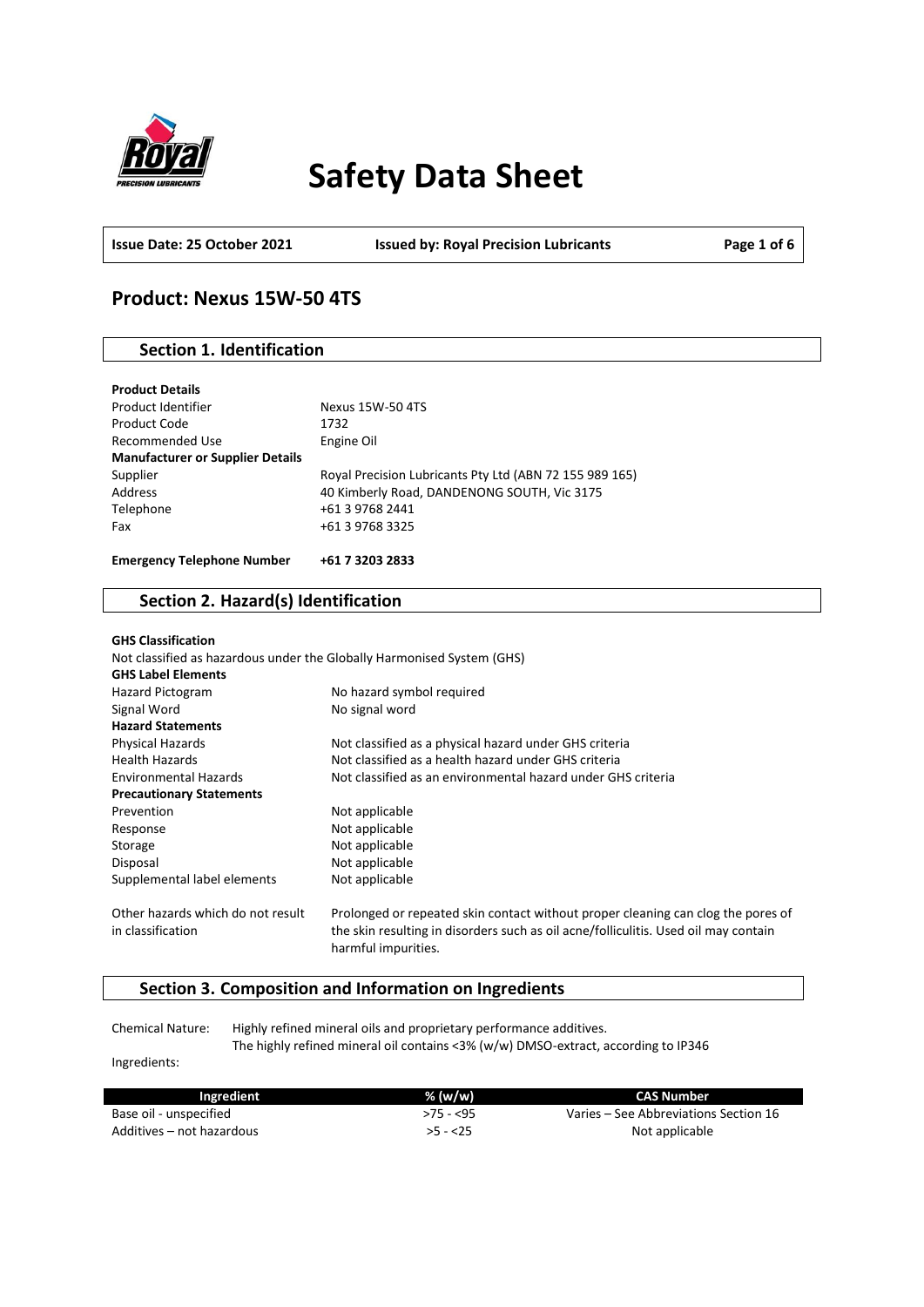There are no additional ingredients present which, within the current knowledge of the supplier and in the concentrations applicable, are classified as hazardous to health or the environment and hence require reporting in this section.

| <b>Section 4. First-aid measures</b> |                                                                                                                                                                   |
|--------------------------------------|-------------------------------------------------------------------------------------------------------------------------------------------------------------------|
|                                      |                                                                                                                                                                   |
| Eye contact:                         | Flush eye with copious quantities of water.                                                                                                                       |
|                                      | If persistent irritation occurs, obtain medical attention.                                                                                                        |
| Inhalation:                          | No treatment necessary under normal conditions of use.                                                                                                            |
|                                      | If symptoms persist, obtain medical attention.                                                                                                                    |
| Skin contact:                        | Remove contaminated clothing. Flush exposed area with water and follow by<br>washing with soap if available.                                                      |
|                                      | If persistent irritation occurs, obtain medical attention.                                                                                                        |
| If swallowed:                        | In general no treatment is necessary unless large quantities are swallowed. Do<br>not induce vomiting and obtain medical advice.                                  |
| Most important symptoms and          | Oil acne/folliculitis signs and symptoms may include formation of black pustules                                                                                  |
| effects, both acute and delayed:     | and spots on the skin of exposed areas.                                                                                                                           |
|                                      | Swallowing may result in nausea, vomiting and/or diarrhoea.                                                                                                       |
| <b>Protection of first-aiders:</b>   | When administering first aid, ensure that you are wearing the appropriate<br>personal protective equipment according to the incident, injury and<br>surroundings. |
| Notes to physician:                  | Treat symptomatically.                                                                                                                                            |

# **Section 5. Fire-fighting measures**

| Suitable extinguishing equipment:                                 | Foam, water spray or fog. Dry chemical powder, carbon dioxide, sand or earth<br>may be used for small fires only.                                                                                                                                                            |
|-------------------------------------------------------------------|------------------------------------------------------------------------------------------------------------------------------------------------------------------------------------------------------------------------------------------------------------------------------|
|                                                                   | Do not use water in a jet.                                                                                                                                                                                                                                                   |
| Specific hazards during firefighting:                             | Combustible liquid. In a fire, or if heated, a pressure increase will occur and the<br>container may burst with the risk of a subsequent explosion.                                                                                                                          |
|                                                                   | May produce toxic fumes if burning including possibly carbon monoxide,<br>airborne solid and liquid particulates and gases and unidentified organic and<br>inorganic compounds.                                                                                              |
| Special protective equipment and<br>precautions for firefighters: | Proper protective equipment including chemical resistant gloves are to be<br>worn; chemical resistant suit is indicated if large contact with spilled product is<br>expected. Positive pressure Self-Contained Breathing Apparatus and full turn<br>out gear should be worn. |
| <b>HazChem Code:</b>                                              | None                                                                                                                                                                                                                                                                         |

### **Section 6. Accidental release measures**

| Personal precautions, protective<br>equipment and emergency procedures: | Avoid contact with skin and eyes, use appropriate personal protective<br>equipment. Evacuate surrounding areas if necessary. Remove all ignition<br>sources.                                                                                                                                                |
|-------------------------------------------------------------------------|-------------------------------------------------------------------------------------------------------------------------------------------------------------------------------------------------------------------------------------------------------------------------------------------------------------|
| <b>Environmental precautions:</b>                                       | Stop leak if without risk. Use appropriate containment to avoid<br>environmental contamination. Prevent from spreading or entering drains,<br>ditches or rivers by using sand, earth or other appropriate barriers.<br>Local authorities should be advised if significant spillages cannot be<br>contained. |
| <b>Methods and materials for containment</b><br>and cleaning up:        | Slippery when spilt. Avoid accidents, clean up immediately.<br>Reclaim liquid directly or in an absorbent.<br>Soak up residue with an absorbent such as clay, sand or other suitable<br>material and dispose of properly.                                                                                   |

# **Section 7. Handling and storage**

| <b>Precautions for safe handling:</b> | Use in a well ventilated area.                                        |
|---------------------------------------|-----------------------------------------------------------------------|
|                                       | Wear appropriate protective equipment (See Section 8) and clothing to |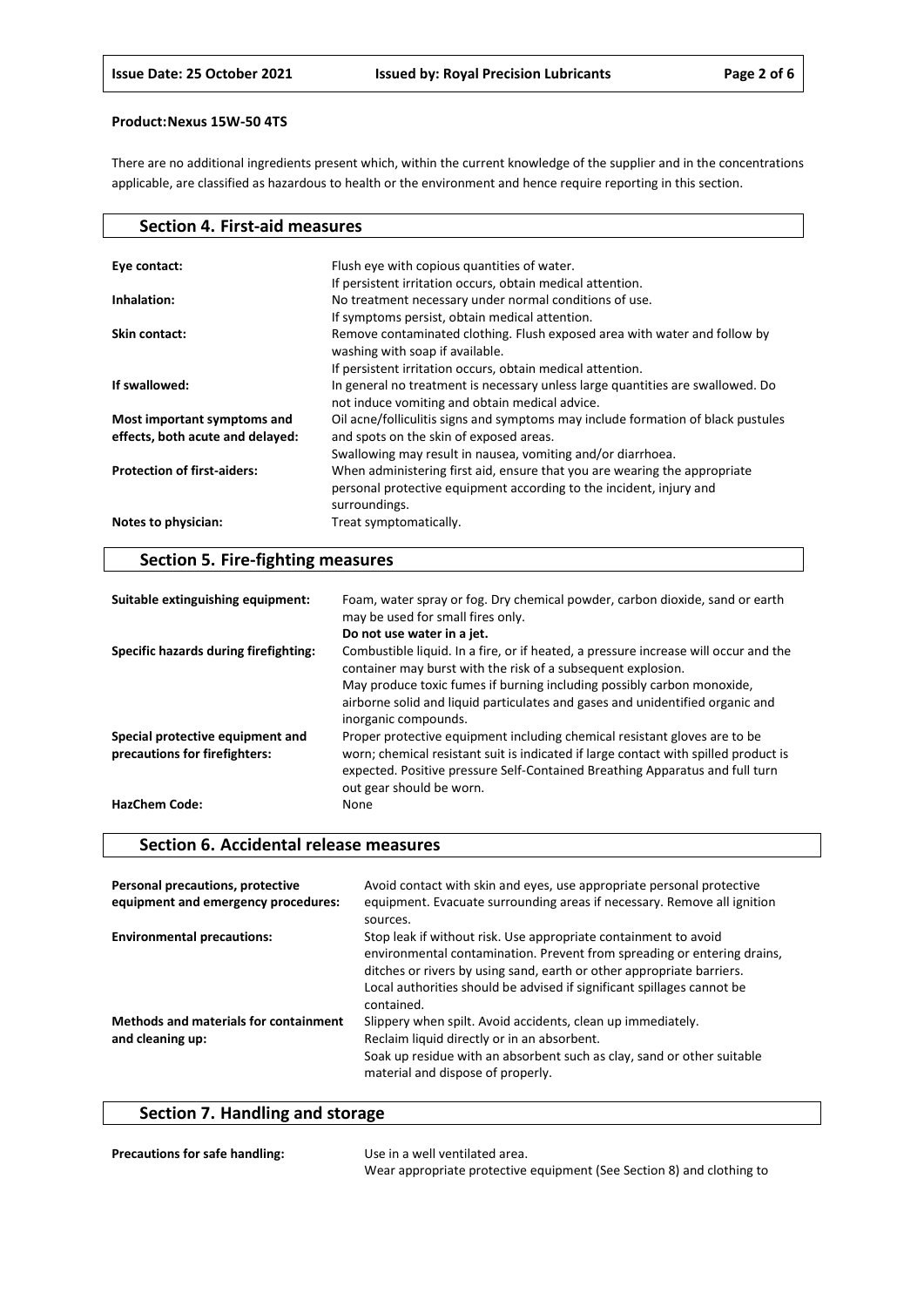|                                                                  | avoid inhalation of fumes or mist and contact with skin and eyes.                                                                                                                                               |
|------------------------------------------------------------------|-----------------------------------------------------------------------------------------------------------------------------------------------------------------------------------------------------------------|
|                                                                  | Containers not in use should be closed.                                                                                                                                                                         |
|                                                                  | Do not smoke.                                                                                                                                                                                                   |
|                                                                  | Always wash hands after handling and prior to eating, drinking, smoking or<br>using the toilet.                                                                                                                 |
| Conditions for safe storage, including<br>any incompatibilities: | Classified as a Class C2 (COMBUSTIBLE LIQUID) for the purposes of storage<br>and handling.                                                                                                                      |
|                                                                  | Store in a cool, well ventilated area away from heat and other sources of<br>ignition, oxidising agents, foodstuffs, and out of direct sunlight.<br>Keep containers securely sealed and protect against damage. |

# **Section 8. Exposure controls and personal protection**

| <b>National Exposure Standards:</b>  | No exposure standard has been established, however, the TWA National<br>Occupational Health and Safety Commission (NOHSC) exposure standard for oil mist<br>is 5 mg/m <sup>3</sup> . As with all chemicals, exposure should be kept to the lowest possible<br>level. |
|--------------------------------------|----------------------------------------------------------------------------------------------------------------------------------------------------------------------------------------------------------------------------------------------------------------------|
| <b>Biological limit values:</b>      | Not available                                                                                                                                                                                                                                                        |
| <b>Engineering Controls:</b>         | Ventilation - Use in well ventilated areas. Where ventilation is inadequate, a local<br>exhaust ventilation system is required.                                                                                                                                      |
| <b>Personal Protective Equipment</b> |                                                                                                                                                                                                                                                                      |
| <b>Respiratory Protection:</b>       | Normally not required, however if mists or vapours are generated in a poorly<br>ventilated area an approved respirator with a replaceable vapour/mist filter is<br>recommended.                                                                                      |
| <b>Eye Protection:</b>               | Safety glasses with side shields, goggles or full face mask as appropriate. Individual<br>circumstances will dictate the final choice of protection.                                                                                                                 |
| Skin / Body Protection:              | Always wear long sleeves and long trousers or coveralls, and enclosed footwear or<br>safety boots when handling this product. It is recommended that chemical resistant<br>gloves (e.g. PVC) be worn when handling this product.                                     |

# **Section 9. Physical and Chemical Properties**

| Viscous amber liquid |
|----------------------|
| Not available        |
| Not available        |
| Not available        |
| Insoluble            |
| Not applicable       |
| $131 \text{ cSt}$    |
| 20 cSt               |
| 0.856                |
| $>240^{\circ}$ C     |
| Combustible Liquid   |
| Not available        |
| Not available        |
|                      |

# **Section 10. Stability and Reactivity**

| Reactivity:                                        | No specific test data available for this product. Refer to Conditions to avoid and<br>Incompatible materials for additional information. |
|----------------------------------------------------|------------------------------------------------------------------------------------------------------------------------------------------|
| <b>Chemical stability:</b>                         | Stable under normal conditions of storage and handling.                                                                                  |
| <b>Possibility of hazardous</b><br>reactions:      | Reacts with strong oxidising agents.                                                                                                     |
| <b>Conditions to avoid:</b>                        | Heat, direct sunlight, open flames or other sources of ignition.                                                                         |
| <b>Incompatible Materials:</b>                     | Strong oxidizing agents.                                                                                                                 |
| <b>Hazardous Decomposition</b><br><b>Products:</b> | Under normal conditions of storage and use hazardous decomposition products are not<br>expected to be produced.                          |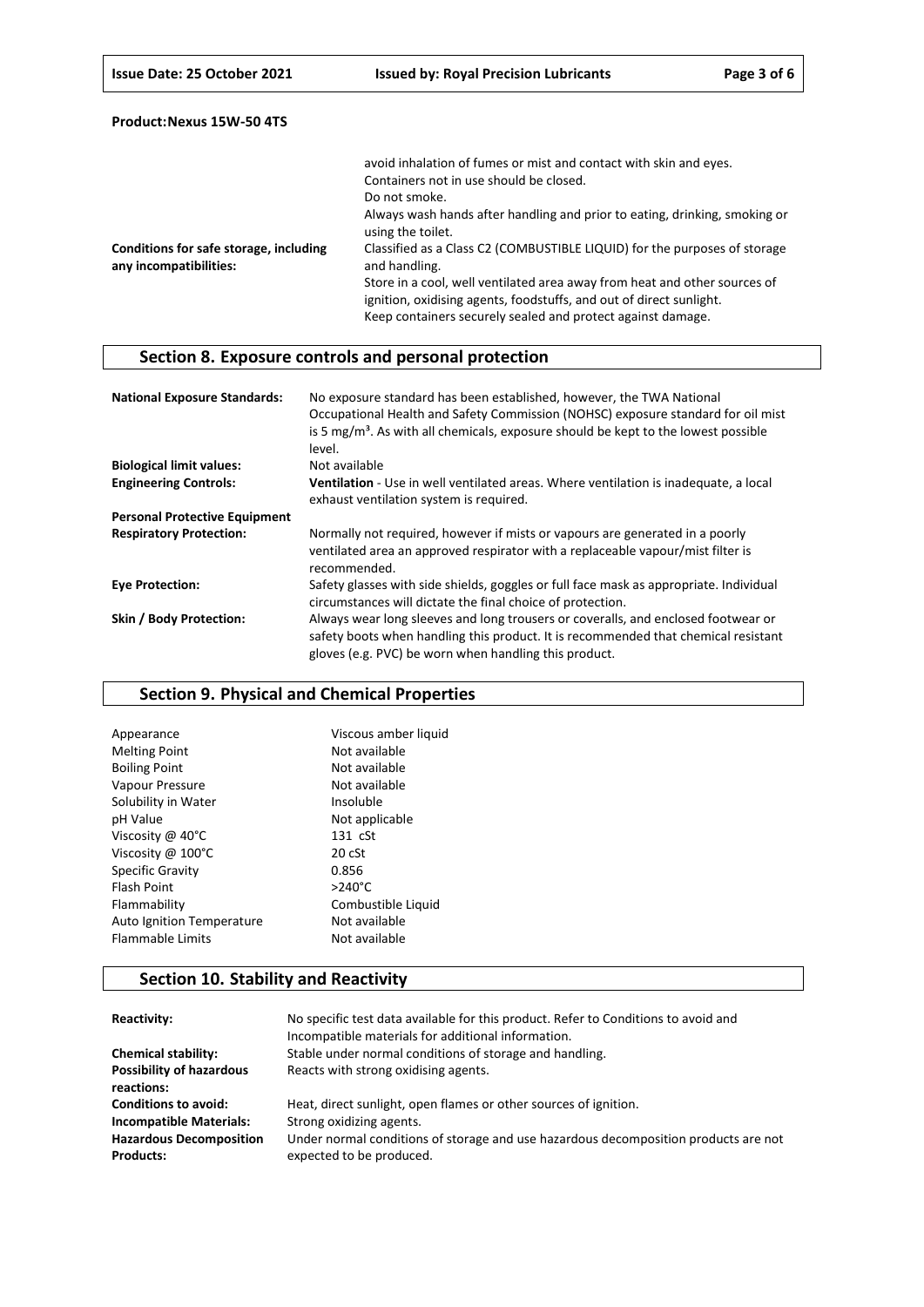### **Section 11. Toxicological information**

Information given is based on data on the components and the toxicology of similar products. Unless indicated otherwise, the data presented is representative of the product as a whole, rather than for the individual component(s). Skin and eye contact are the primary routes of exposure although exposure may occur following accidental swallowing.

| <b>Acute toxicity</b>                | Acute oral toxicity: LD50 rat: >5,000 mg/kg. Expected to be of low toxicity.<br>Acute inhalation toxicity: Not considered to be an inhalation hazard under normal<br>conditions of use.                                                                                                                    |
|--------------------------------------|------------------------------------------------------------------------------------------------------------------------------------------------------------------------------------------------------------------------------------------------------------------------------------------------------------|
|                                      | Acute dermal toxicity: LD50 rabbit: >5,000 mg/kg. Expected to be of low toxicity.                                                                                                                                                                                                                          |
| Skin corrosion/irritation            | Expected to be slightly irritating. Prolonged or repeated skin contact without proper<br>cleaning can clog the pores of the skin resulting in disorders such as oil acne/folliculitis.                                                                                                                     |
| Serious eye damage/eye<br>irritation | Expected to be slightly irritating                                                                                                                                                                                                                                                                         |
| Respiratory or skin<br>sensitisation | Not expected to be a skin sensitiser.                                                                                                                                                                                                                                                                      |
| <b>Germ cell mutagenicity</b>        | Not considered a mutagenic hazard.                                                                                                                                                                                                                                                                         |
| Carcinogenicity                      | Not expected to be carcinogenic.                                                                                                                                                                                                                                                                           |
|                                      | Product contains mineral oils of types shown to be non-carcinogenic in animal skin-                                                                                                                                                                                                                        |
|                                      | painting studies. Highly refined mineral oils are not classified as carcinogenic by the                                                                                                                                                                                                                    |
|                                      | International Agency for Research on Cancer (IARC).                                                                                                                                                                                                                                                        |
| <b>Reproductive toxicity</b>         | Not expected to impair fertility. Not expected to be developmental toxicant.                                                                                                                                                                                                                               |
| STOT - single exposure               | Not expected to be a hazard.                                                                                                                                                                                                                                                                               |
| STOT – repeated exposure             | Not expected to be a hazard.                                                                                                                                                                                                                                                                               |
| <b>Aspiration toxicity</b>           | Not considered an aspiration hazard.                                                                                                                                                                                                                                                                       |
| <b>Further information</b>           | USED oils may contain harmful impurities that have accumulated during use. The<br>concentration of such impurities will depend on use and they may present risks to health<br>and the environment on disposal. ALL used oil should be handled with caution and skin<br>contact avoided as far as possible. |

### **Section 12. Ecological information**

Eco toxicological data has not been determined specifically for this product. Information given is based on a knowledge of the components and the ecotoxicology of similar products. Unless indicated otherwise, the data presented is representative of the product as a whole, rather than for individual component(s).

#### **Ecotoxicity**

| Toxicity to fish (Acute toxicity)                    | Expected to be practically non-toxic.                                                                                                                                        |
|------------------------------------------------------|------------------------------------------------------------------------------------------------------------------------------------------------------------------------------|
| Toxicity to crustacean (Acute toxicity)              | Expected to be practically non-toxic.                                                                                                                                        |
| Toxicity to algae/aquatic plants (Acute<br>toxicity) | Expected to be practically non-toxic.                                                                                                                                        |
| Toxicity to fish (Chronic toxicity)                  | Data not available.                                                                                                                                                          |
| Toxicity to crustacean (Chronic toxicity)            | Data not available.                                                                                                                                                          |
| Toxicity to microorganisms (Acute toxicity)          | Data not available.                                                                                                                                                          |
| Persistence and degradability                        |                                                                                                                                                                              |
| Biodegradability                                     | Expected to be not readily biodegradable. Major constituents are<br>expected to be inherently biodegradable, but contains components that<br>may persist in the environment. |
| <b>Bioaccumulative potential</b>                     |                                                                                                                                                                              |
| <b>Bioaccumulation</b>                               | Contains components with the potential to bio accumulate.                                                                                                                    |
| Partition coefficient: n-octanol/water               | Pow: >6 based on information on similar products.                                                                                                                            |
| Mobility in soil                                     |                                                                                                                                                                              |
| Mobility                                             | Liquid under most environmental conditions. If it enters soil, it will adsorb                                                                                                |
|                                                      | to soil particles and will not be mobile.                                                                                                                                    |
|                                                      | Floats on water.                                                                                                                                                             |
| Other adverse effects                                |                                                                                                                                                                              |
| Additional ecological information                    | <b>Droduct is a mixture of non-volatile components which are not expected</b>                                                                                                |

Additional ecological information Product is a mixture of non-volatile components which are not expected to be released to air in any significant quantities.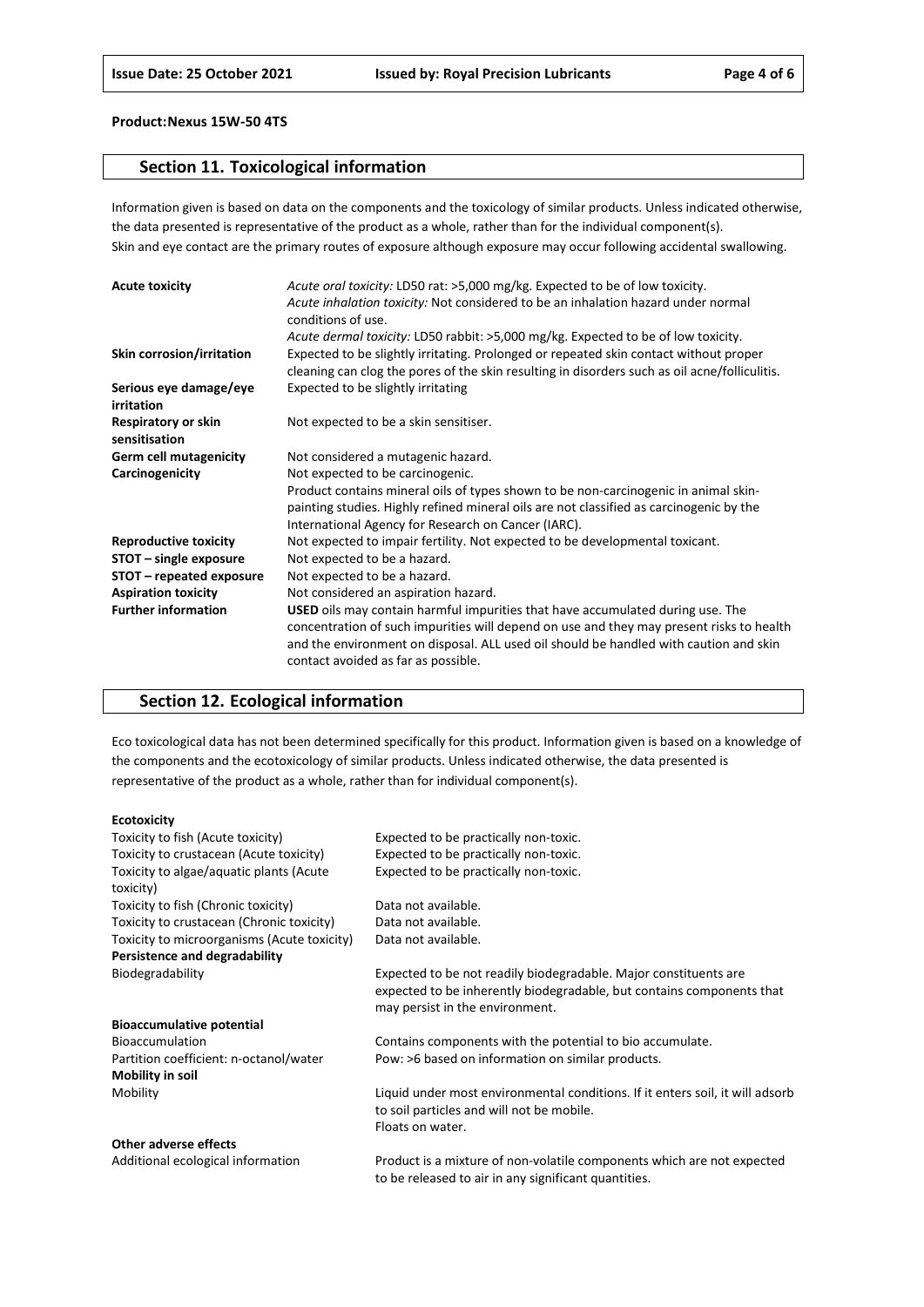Not expected to have ozone depletion potential, photochemical ozone creation potential or global warming potential. Poorly soluble mixture. May cause physical fouling of aquatic organisms. Mineral oil is not expected to cause any chronic effects to aquatic organisms at concentrations less than 1 mg/l.

### **Section 13. Disposal considerations**

| <b>Disposal methods</b>                             |                                                                                                                                                                                                                              |
|-----------------------------------------------------|------------------------------------------------------------------------------------------------------------------------------------------------------------------------------------------------------------------------------|
| Waste from residues                                 | Waste product should not be allowed to contaminate soil or ground<br>water or be disposed of into the environment.<br>Disposal should be in accordance with applicable regional, national and<br>local laws and regulations. |
| Contaminated packaging                              | Dispose in accordance with prevailing regulations, preferably to a<br>recognised collector or contractor. The competence of the collector or<br>contractor should be established beforehand.                                 |
| Special precautions for landfill or<br>incineration | No additional special precautions identified.                                                                                                                                                                                |

### **Section 14. Transport Information**

| <b>National Regulations</b>      |                                    |
|----------------------------------|------------------------------------|
| ADG                              | Not regulated as a dangerous good. |
| <b>International Regulations</b> |                                    |
| IATA-DGR                         | Not regulated as a dangerous good. |
| IMDG-DGR                         | Not regulated as a dangerous good. |

### **Section 15. Regulatory Information**

**Standard Uniform Schedule of Medicine and Poisons** Not scheduled **Model Work Health and Safety Regulations – Scheduled Substances** Not listed **Australian Code for the Transport of Dangerous Goods by Road and Rail (ADG Code)** Not regulated **Australia (AICS)** All components of this product are listed on the Inventory or exempted.

#### **Section 16. Other Information**

| Date of Issue        | Monday, 25 October 2021                                                                  |
|----------------------|------------------------------------------------------------------------------------------|
| <b>Abbreviations</b> | ADG = Australian Dangerous Goods                                                         |
|                      | GHS = Globally Harmonised System of Classification and Labelling of chemicals            |
|                      | IATA = International Air Transport Association                                           |
|                      | IBC = Intermediate Bulk container                                                        |
|                      | <b>IMDG</b> = International Maritime Dangerous Goods                                     |
|                      | STEL = Short term exposure limit                                                         |
|                      | TWA = time weighted average                                                              |
|                      | Varies = may contain one or more of the following 101316-69-2, 101316-70-5, 101316-71-6, |
|                      | 101316-72-7, 64741-88-4, 64741-89-5, 64741-95-3, 64741-96-4, 64741-97-5, 64742-01-4,     |
|                      | 64742-44-5, 64742-45-6, 64742-52-5, 64742-53-6, 64742-54-7, 64742-55-8, 64742-56-9,      |
|                      | 64742-57-0, 64742-58-1, 64742-62-7, 64742-63-8, 64742-64-9, 64742-65-0, 64742-70-7,      |
|                      | 72623-85-9, 72623-86-0, 72623-87-1, 74869-22-0, 90669-74-2                               |

**Other Information**